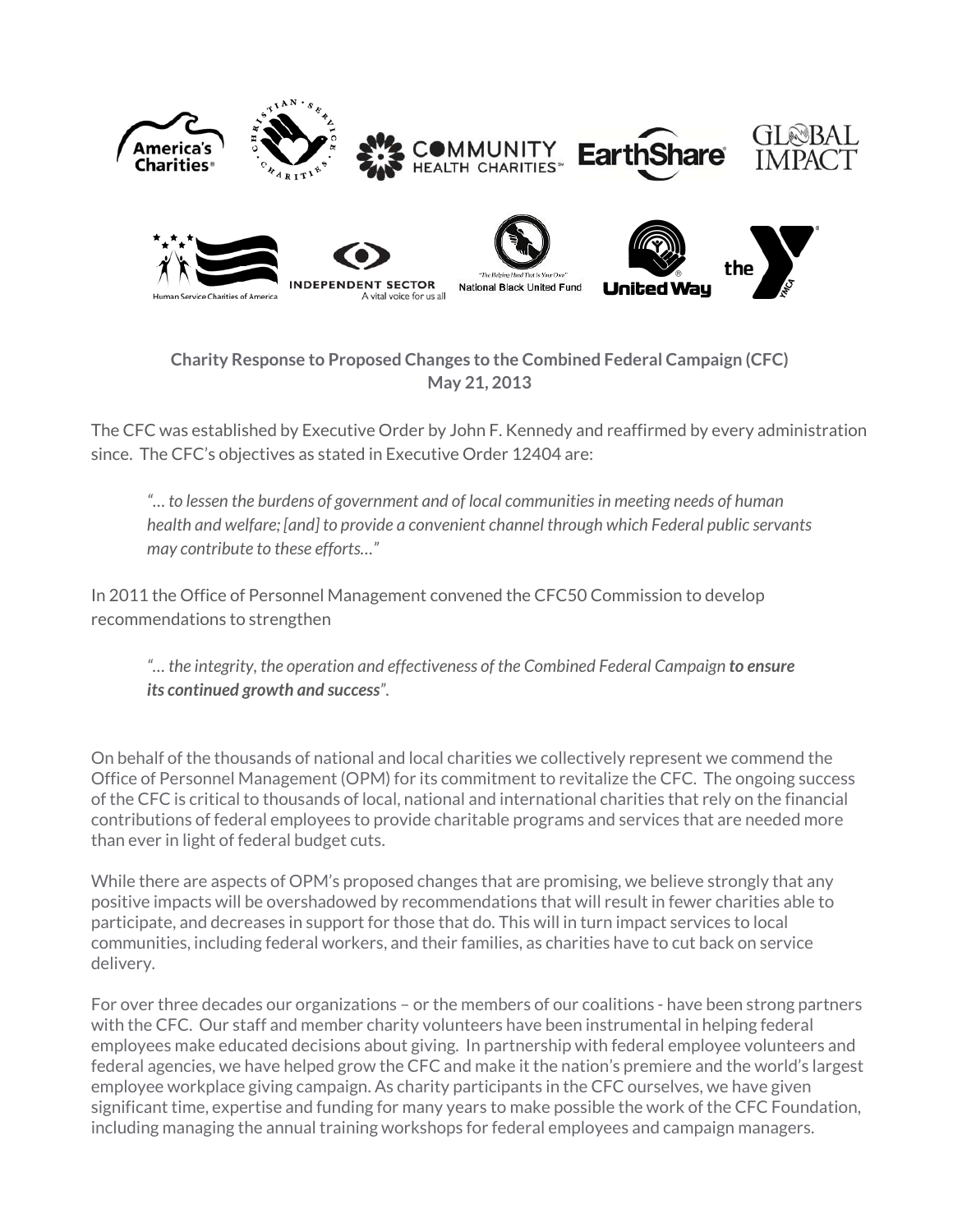Our primary concern is that the draft regulations call for sweeping changes to the campaign, but lack specificity, which could lead to unforeseen impacts. This puts the largest workplace giving campaign in the world at risk at a time when charities are already vulnerable. We outline our major concerns below. The lack of detail on proposed implementation and timelines also makes it very difficult to respond to the changes in an informed manner, and to suggest alternatives. For these reasons, we call on OPM to hold on implementation of any of the proposed changes and to reconvene with all major stakeholders for a fresh discussion of challenges and a fresh approach to solutions.

## **1. Loss of local "ownership" of the campaign.**

In the current configuration, federal employee volunteers are engaged in all aspects of the campaign from hiring a local charity to managing the fundraising, to promoting the campaign, to reviewing and approving local charity applications. This gives federal employee volunteers a strong sense of ownership and a stake in the success of the campaign.

The proposed regulations seek to eliminate the Local Federal Coordinating Committees (LFCCs) that provide oversight. Local charity management (PCFOs, currently under the supervision of LFCCs) would be eliminated in favor of regional marketing organizations. This would dramatically diminish the role of local federal employee volunteers to the detriment of the campaign, as control would instead be placed with OPM in Washington, DC. While we recognize the current system may benefit from efficiencies, the proposed changes seem an over-reaction.

Local ownership of the campaign allows local managers to use the CFC for leadership development and training as federal employees are given unique management opportunities apart from their routine duties and gain exposure to other federal agencies and community-based charities. In the private sector employers have realized that even during tough economic times, employee engagement around community, giving and volunteering is a low-cost way to create employee loyalty, connect to community and to be socially responsible. Many CFC volunteers report that their involvement with the campaign was one of the most meaningful chapters of their federal service.

The proposed changes, including over-reliance on technology, will eliminate much of this personal interaction, which we know from decades of experience will result in less participation and substantially less giving.

## **2. Major Changes with Lack of Organizational Details and Timelines**

The proposed CFC regulations lack specificity on numerous critical operational details. These include:

- No details have been provided on the proposed upfront and non-refundable fees for charities to participate in the campaign, including the amount of the fees, how will they will be assessed and adjusted each year, and who will collect and process them. With the added time and expense involved in invoicing and collecting the upfront fees, we are concerned this will increase administrative costs of the campaign, make those costs opaque to the donor, and pass the burden on to the charities. Our member charities are also concerned that the upfront fee will increase their cost of fundraising.
- There is also a concern that OPM intends to use fees from charities to supplement its budget for CFC operations. Even if it staffs up and streamlines the application process, OPM does not have the capacity to review more than 25,000 charity applications each year. This is where federations play a key and cost effective role in keeping the campaign accountable to donors.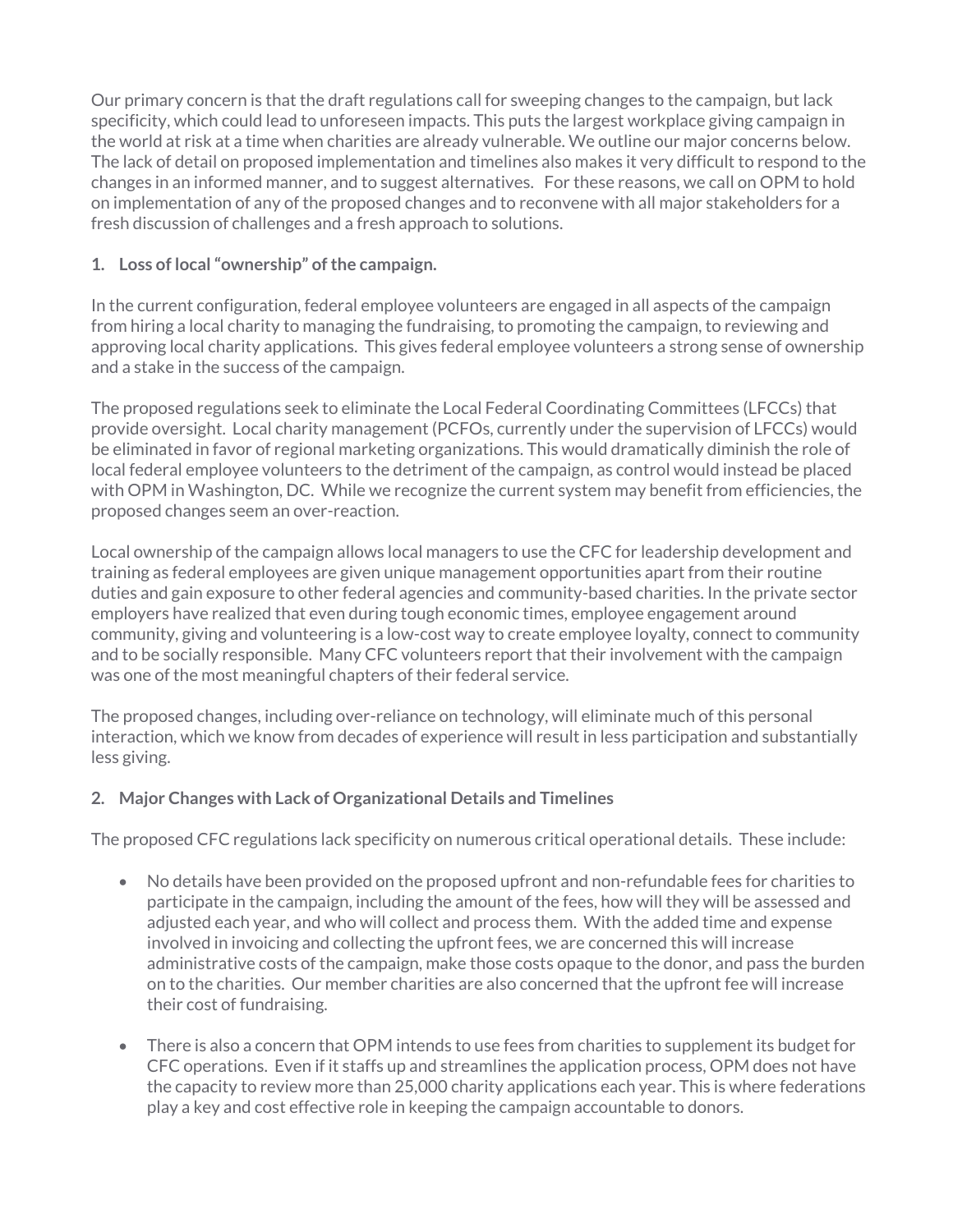- There are no details on how a central processing web site is going to be built, by who, when, who will be paying for it, and by what means. Given that OPM has struggled with the various payroll processors over the years, there is little evidence that the agency can accomplish this.
- Processing and tracking pledges made by new hires outside of the campaign period sounds good on the face of it, but would require constant reconciliations between pledges and payroll deductions, and thus present a burden on efficiency
- OPM plans to directly hire local fundraisers in each CFC market yet it has no experience in managing fundraising professionals.

## **3. Elimination of current giving options, including cash and check.**

While we strongly endorse the expansion of online giving options for federal donors, we know from experience that it is a critical mistake to eliminate traditional means of giving altogether. Many federal employees who give through the CFC do not have access to, or choose not to use, on-line giving. This is a reality for many members of the military, Postal Service employees, Park Services personnel, and others in similar settings and circumstances that are frequently without access to computers or cell phones.

In a recent survey conducted by the Million Dollar Roundtable (MDRT), of 41 campaign regions reporting \$160 million in total pledges, the online portion was only \$53 million or 33% of all pledges, and only 6 regions reporting have online giving participation over 50%. The longest running and largest online campaign, the National Capital Area (NCA) campaign, has only 45% online giving participation.

Just as importantly, many donors give cash or one time gifts; still others write checks or use credit cards. The CFC-Overseas, which is primarily military, first piloted credit/debit card giving in 2006 but last year only had 10-11% of their revenue from that giving option. For the 2012 campaign the two largest campaigns in the country (NCA and Overseas) had 18% and 16% respectively in cash and checks, totaling over \$11m in donations. Obviously, taking away that option will have a huge impact on total giving.

We also need to increase participation in the campaign, and that will require attracting younger federal workers to the campaign. Experience indicates that it is absolutely critical to offer younger employees a strong and unified call-to-action that includes a variety of giving options that goes above and beyond a simple donation and that will deepen the emotional connection with the causes they care about.

## **4. Administrative Burden and Risk for Charities**

The proposal of an upfront fee, against an unknown return, and that would be non-refundable under any circumstances, including withdrawal or denial, is patently unfair. Without more information charities will be forced to make expenditures without knowing the benefits, which is bad governance. Due to the way the campaign cycles work, a charity will have to pay the fee twice before it knows if it will see any return on the investment. This is the equivalent of a college of insisting on two years' tuition fees upfront.

An upfront fee will also require many charities to seek board approval, increasing the administrative and planning burden on them. OPM's proposal to not set the fee until October 31 each year makes it impossible for charities to budget in advance.

In short, the proposed upfront fee is directly counter to the goal stated in the Executive Order creating the campaign, "to *lessen* the burdens of government and *of local communities in meeting the needs of human health and welfare".*